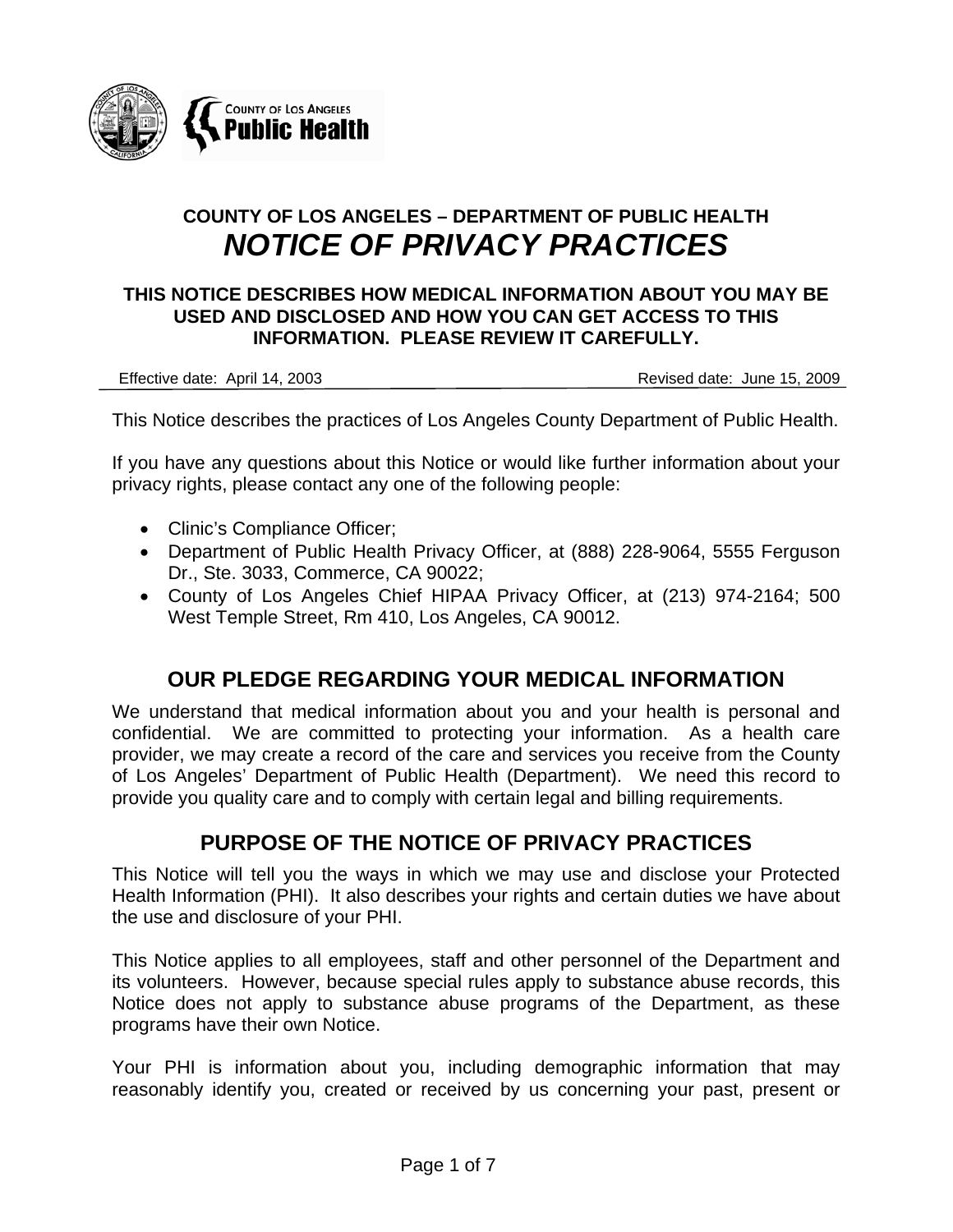future physical or mental health condition. The information may be about payment of your health care, as well.

The Health Insurance Portability and Accountability Act (HIPAA) Privacy Rule and State law requires us to keep the privacy of your PHI. Also, we must provide you with this Notice of our legal duties and privacy practices about your PHI. We must follow the terms of this Notice. However, we may change this Notice when the law or our practices change. We reserve the right to make the revised or changed Notice effective for medical information we already have about you as well as any information we receive in the future. You will not automatically receive a new Notice. If you would like to receive a copy of any new Notice you may access our web site at www.publichealth.lacounty.gov, or contact one of the people listed above, or at your next appointment. We also post copies of the current Notice in our facilities.

### **HOW MAY WE SHARE YOUR PHI**

The following categories describe the different ways that we may use or disclose your PHI without obtaining an authorization. For each category of use or disclosure, we will explain what we mean and try to give some examples. Not every use or disclosure in a category is listed. But all of the ways we are permitted to use and disclose information falls within one of the categories.

**For Treatment:** We may use and disclose your PHI to provide you with medical treatment and related services. The Department may share your PHI with doctors, medical staff, counselors, treatment staff, clerks, support staff, and other health care personnel who are involved in your care. We may also share your PHI with individuals or entities for your future care for other treatment reasons. We may also use or share your PHI in response to an emergency.

**For Payment:** We may use and disclose your PHI to bill and receive payment for the treatment and services you receive. For billing and payment purposes, we may disclose your PHI to your payment source, including insurance or managed care company, Medicare, Medicaid, or another third-party payer. For example, we may give your health plan information about the treatment you received so your health plan will pay us or refund us for the treatment. Or we may contact your health plan to confirm your coverage or to ask for prior authorization for a proposed treatment.

**For Health Care Operations:** We may use and share your PHI for Department business purposes, such as quality assurance and improvement actions, reviewing the competence and qualifications of health care professionals, medical review, legal services, audit roles, and general administrative purposes. For example, we may use medical information to review our treatment and services and to evaluate our staff's performance in caring for you. We may combine medical information about our patients to decide what added services the Department should offer or whether new treatments are effective. The law may need us to share your PHI with representatives of federal and state regulatory agencies that oversee our business.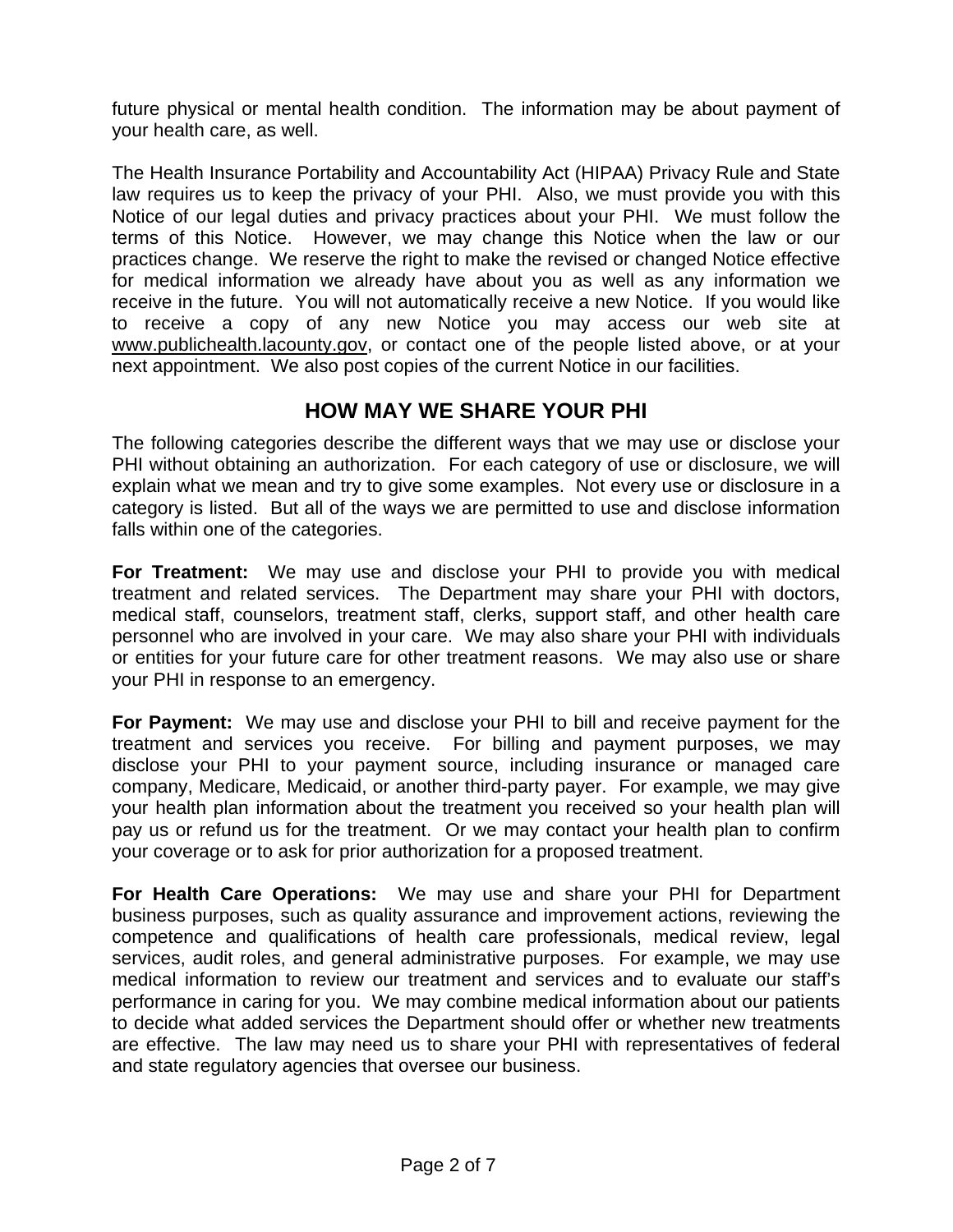**Business Associates:** There may be some services provided by our business associates, such as a billing service, record company, or legal or accounting consultants. We may share your PHI with our business associates so they can perform the job we have asked them to do. To protect your PHI, we enter a written contract with our business associates that mandate them to safeguard your information.

**Appointment Reminders:** We may use and reveal your PHI to contact you as a reminder that you have an appointment with a Department clinic or service.

**Treatment Alternatives and Other Health-Related Benefits and Services:** We may use and disclose PHI to tell you about or recommend possible treatment choices or alternatives. We may tell you about health related benefits, services, or medical education classes that may be of interest to you.

**Fundraising Purposes:** We may use information about you to contact you to raise money for the Department. We limit the information we release to your contact information, such as you name, address and telephone number and the dates you received treatment or services at the Department. A description of how to opt out of receiving any further fund-raising communications will be part of any fund-raising materials you receive from the Department. If you ask that we not use or share your information for fund-raising purposes, we will make a reasonable effort to ensure that you do not receive future fund-raising communications.

**Hospital or Clinic Directory:** Except for individuals admitted for psychiatric care or a substance abuse treatment program, we will include limited information about you in our directory, provided that you agree to this, or we give you an opportunity to object. This includes your name, location in the hospital or clinic, your general condition (for example, fair, stable), and your religious affiliation. Unless you ask us not to, we may give your directory information, except for your religious affiliation, to people who ask for you by name. We may give your information and religious affiliation to a member of the clergy, even if the clergy member does not ask for you by name.

**Individuals Involved in Your Care or Payment of Your Care:** We may disclose your PHI to a family member, a relative, a friend, or person you identify involved in your medical care or payment provided that you agree to this, or we give you an opportunity to object. In addition, we may share your PHI with a private or public entity allowed by law to help in a disaster relief effort. If you are unable to agree or object to the release we may share your information if we decide that it is in your best interest and based on our professional judgment. Or we may reasonably imply that you would not object to the sharing.

**Disaster Relief Purposes:** We may disclose your PHI to an entity assisting in a disaster relief effort so that your family can be notified about your condition, status, and location. We will give you the opportunity to agree to this disclosure or object to this disclosure, unless we decide that we need to disclose your PHI in order to respond to the emergency circumstances.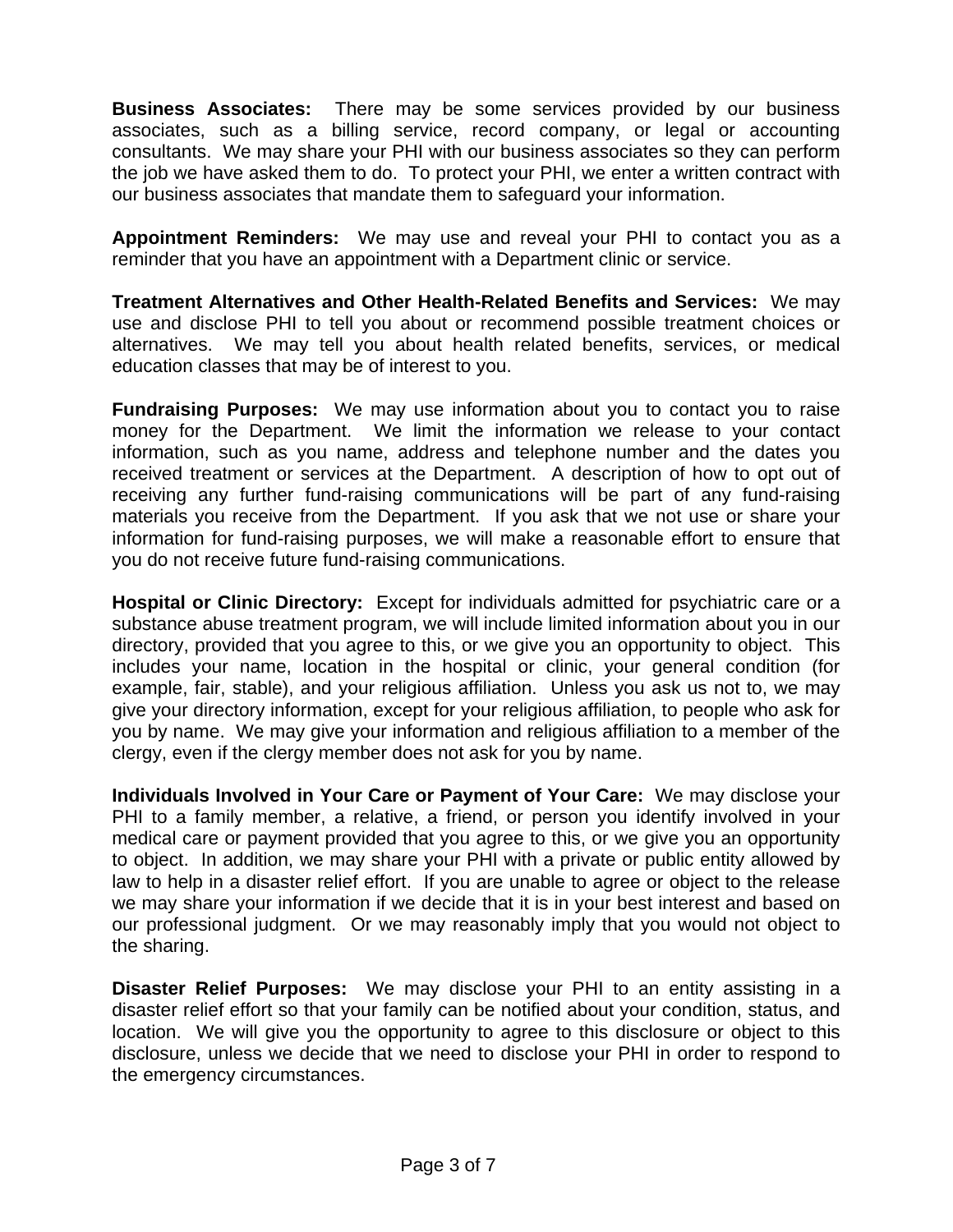**Public Health Purposes:** Public health authorities may require us to disclose your PHI to them. The law may require them to collect or receive your information for preventing or controlling disease, injury, disability; reporting births, deaths, or other statistics. We may report child abuse or neglect. We may tell you about product recalls. We may tell you about exposures to a disease or if you may be at risk of contracting or spreading a disease or condition.

**Health Oversight Purposes:** We may disclosure your PHI to a health oversight agency for purposes allowed by law. For example, we may share your PHI for audits, investigations, inspections, accreditation, licensure, and disciplinary actions.

**Research:** We may disclose your PHI without your authorization for certain purposes. For Example, in limited circumstances, we may disclose your information to researchers preparing a research protocol or if our Institutional Review Board committee (which is charged with ensuring the protection of human subjects in research) determines that an authorization is not necessary. We also may provide limited health information about you (not including your name, address, or other direct identifiers) for research, public health or health care operations, but only if the recipient of such information signs an agreement to protect the information and not use it to identify you.

**Judicial and Administrative Proceedings:** If you are involved in a lawsuit or a dispute, we may disclose your PHI in response to a court or administrative order. We may also disclose your PHI in response to a subpoena, discovery request, or other legal procedure by someone else involved in the dispute, but only if efforts have been made to tell you about the request (which may include written notice to you) or to obtain an order protecting the PHI requested.

**Law Enforcement:** We may disclose your PHI for certain law enforcement purposes if allowed or mandated by law. For example, to report gunshot wounds; to report emergencies or suspicious deaths; to comply with a court order, warrant, or similar legal procedure; or to answer certain requests for information about crimes.

We may also reveal your PHI if a psychotherapist believes that it is likely that you present a serious danger of violence to yourself or another person.

**Coroners, Medical Examiners, Funeral Directors, Organ Procurement Organizations:** We may disclose your PHI to a coroner, medical examiner, or funeral director. If you are an organ donor, we may release your PHI to an organization involved in organ and tissue donations.

**To Avert a Serious Threat to Health or Safety:** We may use or disclose your PHI to prevent a serious threat to your health or safety. We may use or disclose your PHI to protect the health or safety of the public or another person. Any disclosure would be to someone able to help prevent the threat.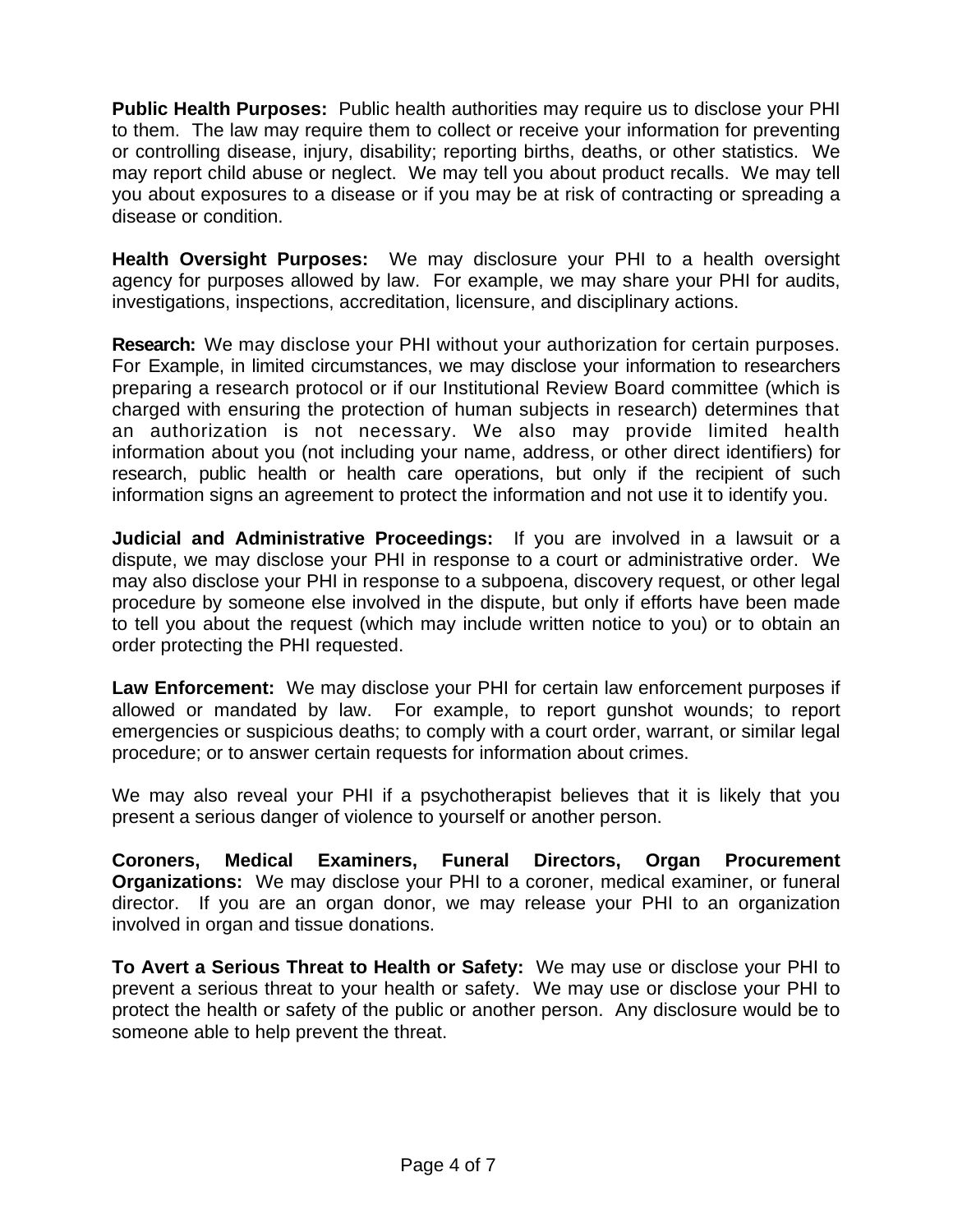**Military and National Security:** If you are a member of the armed forces, we may disclose your PHI as mandated by military authorities or the Department of Veterans Affairs. We may disclose your PHI to federal officials to conduct lawful intelligence, counterintelligence and other national security actions allowed by law. We may disclose your PHI with federal officials who provide protection to the President, other people or foreign heads of state, or conduct an investigation.

**Workers' Compensation:** We may use or reveal your PHI as allowed by workers' compensation laws or related programs.

**Special Rules About Disclosure of Psychiatric, Substance Abuse, and HIV-Related Information:** For disclosures about PHI for psychiatric conditions, substance abuse, or HIV-related testing and treatment, special limits may apply. For example, usually we may not reveal this information in response to a subpoena, warrant, or other legal purposes without your authorization. We may provide this information without your authorization in response to a court order.

**As Required By Law:** We will disclose your PHI when required to do so by federal, State, or local laws. For example, we may be required to disclose your PHI for purposes of determining our compliance with ensuring our compliance with HIPAA.

**Inmates:** If you are an inmate or under the custody of a law enforcement official, we may release your PHI to the correctional institution or law enforcement official. This release would be necessary for the institution to provide you health care and for the safety and security of the correctional institution

### **WHEN WE MAY NOT USE OR DISCLOSE YOUR PHI**

Except as described in this Notice, or as allowed by State or federal law, we will not use or share your PHI without your written authorization.

Your written authorization will specify particular uses or disclosures that you choose to allow. If you do allow us to use or share your PHI for reasons other than treatment, payment, or health care business, you may revoke your authorization in writing at any time. If you revoke your authorization, we will no longer use or disclose your PHI for the purposes covered by the authorization, except where we have already disclosed or used your PHI because we relied on the authorization.

**Psychotherapy Notes:** A signed authorization or court order is needed for any use or disclosure of psychotherapy notes except for certain treatment, payment, or health care business.

**Marketing:** A signed authorization is needed for the use or disclosure of your PHI for a purpose that encourages you to buy or use a product or services, except in some circumstances. For example, when the marketing communication is face-to-face or includes a promotional gift by the Department.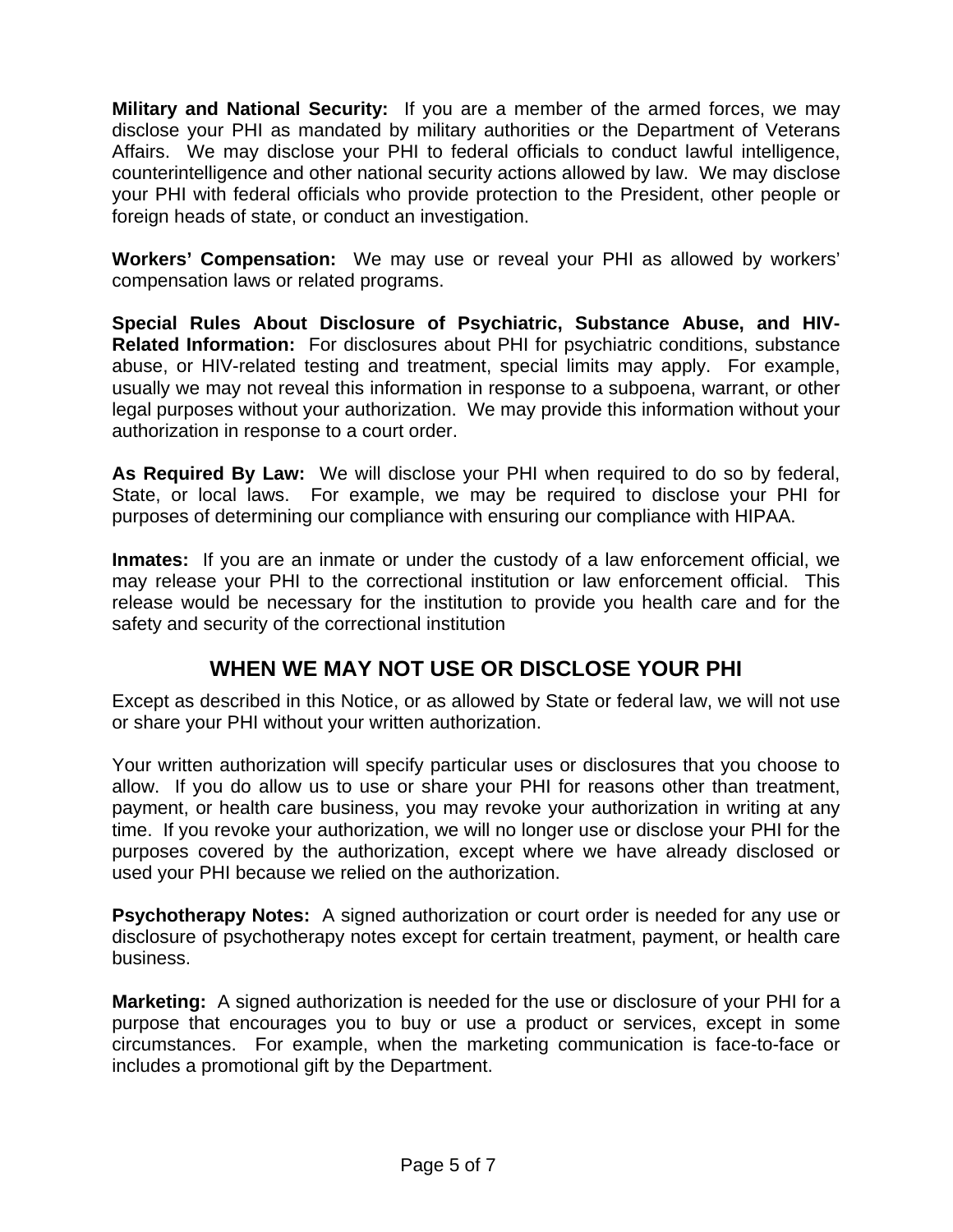# **RIGHTS ABOUT YOUR PHI**

You have the following rights about your PHI. The following briefly describes how you may exercise these rights.

**Right to Request Restrictions of Your PHI:** You have the right to ask for certain restrictions on the PHI we use or disclose about you for treatment, payment or health care operations. You may also ask that we follow special limits when disclosing your PHI with someone who is involved in your care or the payment of your health care. For example, you might ask that we limit disclosures to your spouse. You may ask for a limit or revise a limit on the use or disclosure of your PHI by providing a written statement about the specific limitation. You can get a Request for Restriction form from the Department. We do not have to agree to your request.. If we do agree to your request, we will comply with your limit except to provide you with emergency treatment.

If we share your restricted PHI with a health care provider for emergency treatment, we will ask that such health care provider not further use or disclose the information.

**Right to Receive Confidential Communications:** You have the right to ask that we communicate with you about your appointments or other matters related to you treatment in a specific way. You must complete and give the Department a *Request to Receive Confidential communications by Alternative Means or at Alternative Locations* form. You must specify how or where we may contact you. We will not ask you to explain your requirement. We will grant all reasonable requests.

**Right to Access, Inspect, and Copy Your PHI:** With certain exceptions, you have the right to access, inspect and get a copy of your PHI that is used to decide about your care for as long as the Department keeps your PHI. To access, inspect and copy your PHI, you must file a request in writing on the *Request for Access to Health Information*  form. We may charge a fee for the costs of preparing, copying, mailing, or other supplies related to your request. We may deny, in whole or in part, your request to access, inspect and copy your PHI under certain limited circumstances. If we deny you access, we will provide you a written reason for the denial. You may ask that a Department health care professional who did not review your original request, review the denial. We will comply with the outcome of the review.

**Right to Amend Your Protected Health Information:** You have the right to ask for an amendment to your PHI if the Department keeps the information. For example, if you feel that your information in our records is wrong or incomplete, you may ask us to correct the information. To seek an amendment, you must complete and file a *Request to Amend Protected Health Information* form*.* You must state why you believe your PHI is wrong or incomplete. We may deny your request for an amendment. If we deny your request, we will give you a written notice including the reasons for the denial. You may file a Request to Review of Denial of Access form. We may deny your statement of disagreement.